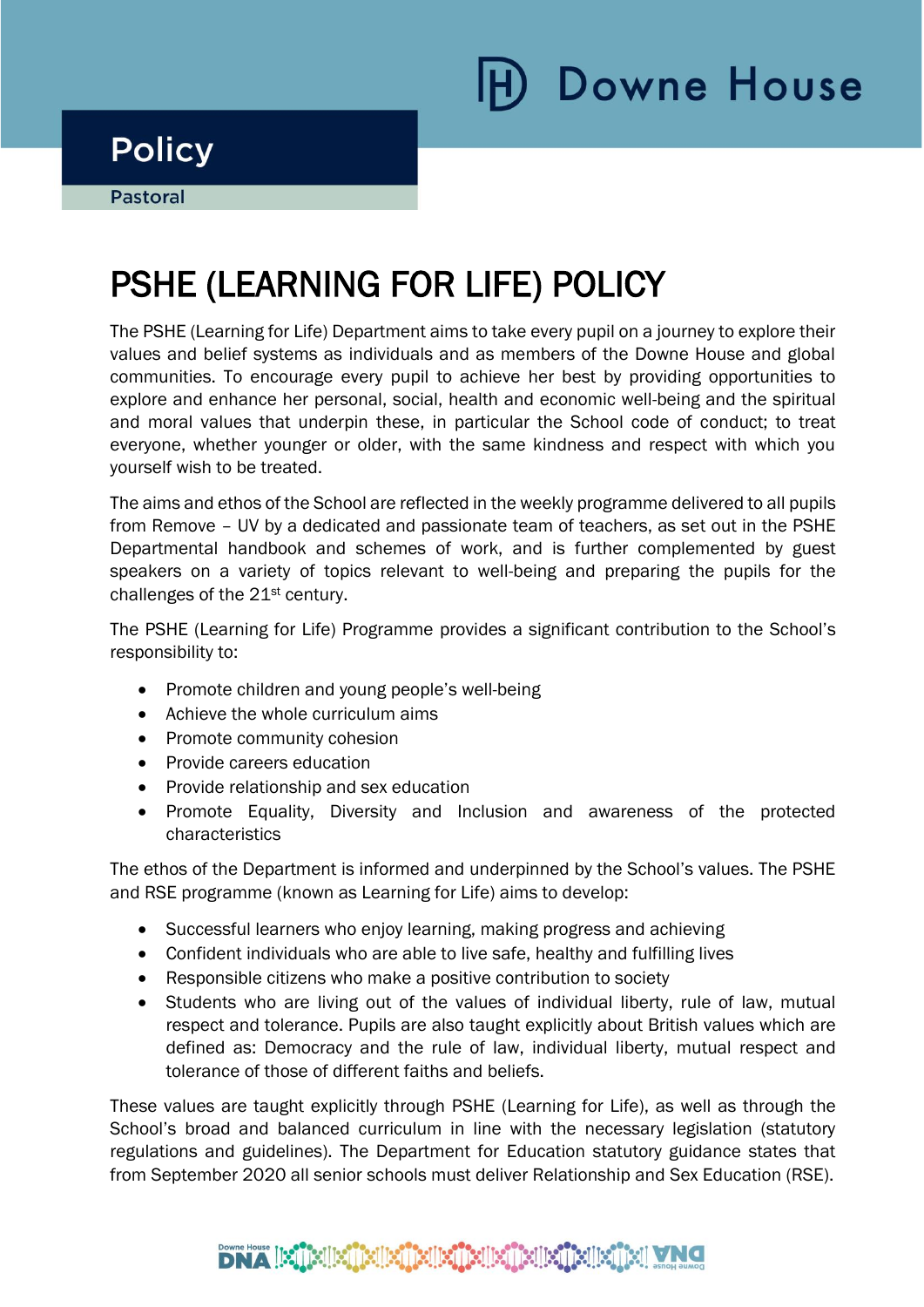#### Safe and Effective Practice

PSHE and RSE often draw on pupils' real-life experiences. A safe and supportive learning environment will be created by establishing ground rules in each context for the delivery of subject material. Staff delivering PSHE and RSE will ensure the pupils, who indicate they may be at risk, get appropriate support by liaising with the appropriate member of the pastoral team and adhering to the Downe House Safeguarding and Child Protection Policy.

#### Equality of Opportunity

Classroom practice and pedagogy will take into account pupils' age, ability, readiness and cultural background and pupils with SEND, and will be adjusted to enable all pupils to access the learning. We will use PSHE and RSE education as a way to address diversity issues and to ensure equality for all by addressing contextual issues identified through our pastoral management system. PSHE and RSE delivery is designed to comply with the Equality Act 2010. Provisions within the Equality Act allow the School to take positive action, where it can be shown that it is proportionate, to deal with particular disadvantages affecting one group because of protected characteristics.

#### The right to withdraw a child from Sex Education

Downe House respects the rights of parents/carers to withdraw their child from all or part of Sex Education (but not Relationships or Health Education) up to and until 3 terms before their child turns 16.

Parents will be informed by the Head of Learning for Life (PSHE) that Sex Education is to take place and extended the right to withdraw if applicable.

Requests to withdraw should be directed to the Headmistress. The Headmistress will consider this request and discuss it with the parents, and will grant this in all but exceptional circumstances, up until three school terms before the pupil turns 16. At this age, the pupil can choose to receive Sex Education if they would like to. The Head of Learning for Life (PSHE) will be informed if a child has been withdrawn and will keep a record.

This policy makes reference to the following School policies, copies of which can be located on SchoolBase in the 'Documents' section:

- Relationship and Sex Education
- Safeguarding and Child Protection

#### Assessment

In accordance with the RSHE statutory guidance and the latest ISI guidance, teaching in Learning for Life systematically assesses pupils. Teachers then use that assessment to plan and modify provision for the students. In Learning for Life, there is the same high expectations of the quality of pupils' work as for other curriculum areas. Assessments are used to identify where pupils need extra support or intervention, and this can then be put in place as necessary. A wide range of assessment methods are used to monitor pupil progress including written assignments, verbal feedback and self-evaluations. Regular feedback is provided on pupils' progress both to the students via teacher feedback, and to parents via regular progress reporting throughout the academic year.

#### PSHE (Learning for Life) overview

The National Curriculum framework states that all schools should make provision for PSHE education, drawing on good practice. This overview follows guidelines by the PSHE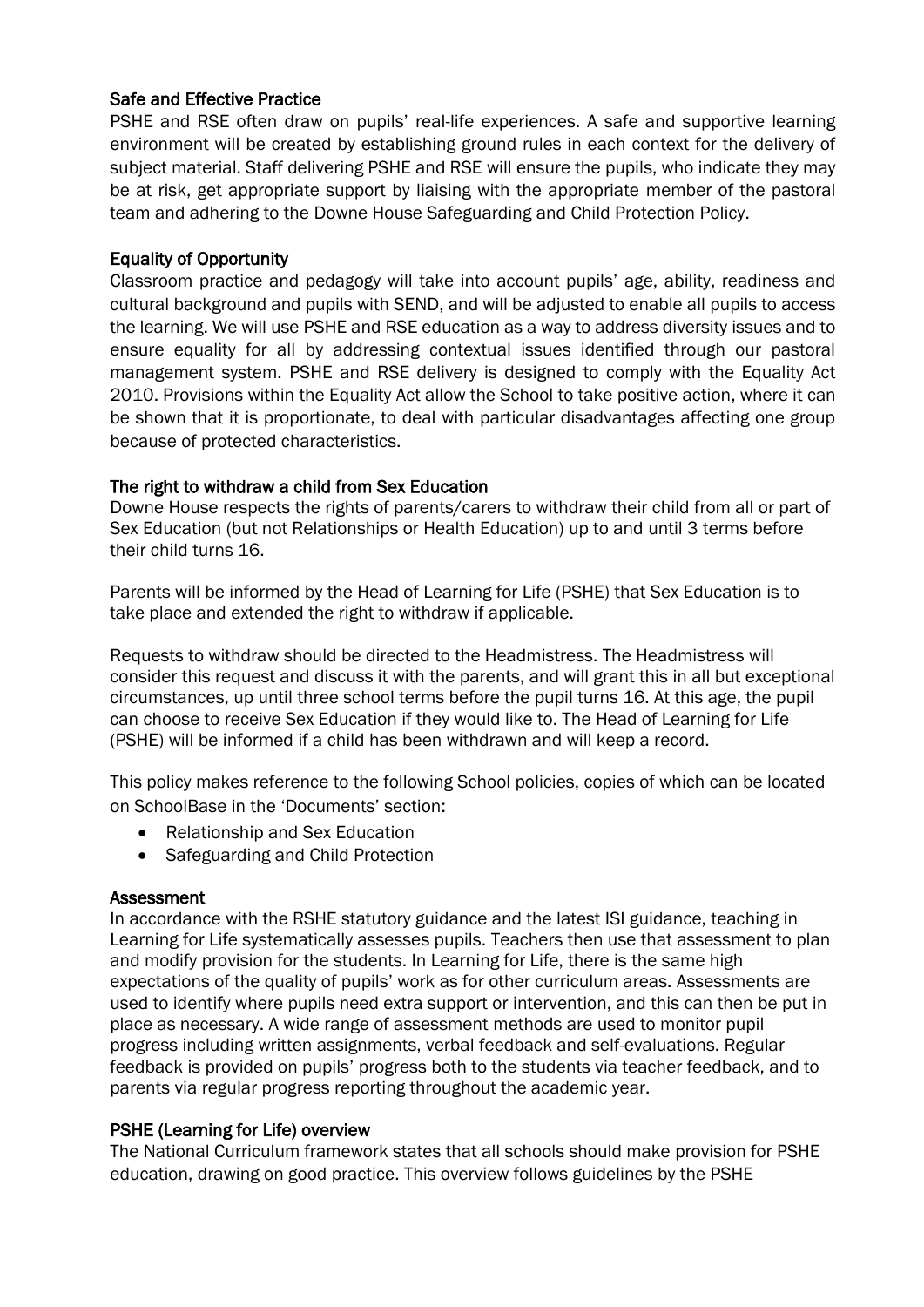Association covering the three core themes within which there is broad overlap and flexibility: 1) Health and Wellbeing, 2) Relationships and 3) Living in the Wider world.

|            | <b>Michaelmas Term</b>                        | <b>Lent Term</b>                              | <b>Summer Term</b>                             |
|------------|-----------------------------------------------|-----------------------------------------------|------------------------------------------------|
| Remove     | <b>Transition to Downe</b>                    | Managing puberty:                             | Multisensory learning                          |
|            | House: coping with                            | emotions, feelings, romance                   |                                                |
|            | boarding, prep, time                          | and relationships, including                  | Promoting responsible                          |
|            | management,                                   | LGBTQ+                                        | behaviour, positive                            |
|            | homesickness                                  | Diversity, prejudice and                      | attributes and the risks of                    |
|            | Promoting self-esteem:                        | bullying - including online                   | smoking and vaping, drug<br>and alcohol misuse |
|            | friends and friendships                       | safety and social media                       |                                                |
|            | including popularity, peer                    |                                               | Living in the wider world:                     |
|            | pressure & equality                           | <b>AS Tracking</b>                            | issues such as, climate                        |
|            |                                               |                                               | change, ethical financial                      |
|            | Healthy Lifestyles: diet                      |                                               | decisions                                      |
|            | and nutrition                                 |                                               |                                                |
|            | Diversity and equality                        |                                               |                                                |
|            |                                               |                                               |                                                |
|            | <b>AS Tracking</b>                            |                                               |                                                |
| <b>LIV</b> | Multiple intelligences                        | Resilience, managing peer                     |                                                |
|            |                                               | influence and toxic                           |                                                |
|            | Puberty revisited<br>including period poverty | friendships, conflict<br>resolution           | One term in France.                            |
|            |                                               |                                               | (subject to Covid-19                           |
|            | Discrimination and                            | introduction to sexuality and                 | restrictions)                                  |
|            | stereotypes                                   | consent                                       |                                                |
|            |                                               |                                               |                                                |
|            | Mental health and                             | <b>AS Tracking</b>                            |                                                |
|            | understanding our<br>emotions                 |                                               |                                                |
|            |                                               |                                               |                                                |
|            | <b>AS Tracking</b>                            |                                               |                                                |
| <b>UIV</b> | Transition to the Upper                       | Understanding higher                          | Assessing the risks of drug                    |
|            | School/DH: managing                           | education and future                          | and alcohol misuse and                         |
|            | independence                                  | aspirations - choosing<br><b>GCSE</b> options | addiction                                      |
|            | Mental health and                             |                                               | Managing peer pressure in                      |
|            | emotional well-being,                         | Relationship and sex                          | relation to drug misuse,                       |
|            | including body image,                         | education: managing                           | risky behaviour                                |
|            | power of the press &                          | periods, healthy                              |                                                |
|            | social media                                  | relationships, consent,                       | Exploring mental health                        |
|            |                                               | contraception, risks of STIs,                 | and mental illness                             |
|            | Diversity - including<br>racism, disability,  | sexting and pornography                       | including self-harm                            |
|            | homophobia                                    | <b>AS Tracking</b>                            |                                                |
|            |                                               |                                               |                                                |
|            | <b>AS Tracking</b>                            |                                               |                                                |
| LV         | Lifestyle and Healthy                         | Tackling relationship myths                   | British values, human                          |
|            | Eating; myth busting the                      | and expectations                              | rights and community                           |
|            | fads, creating the right                      |                                               | cohesion - challenging                         |